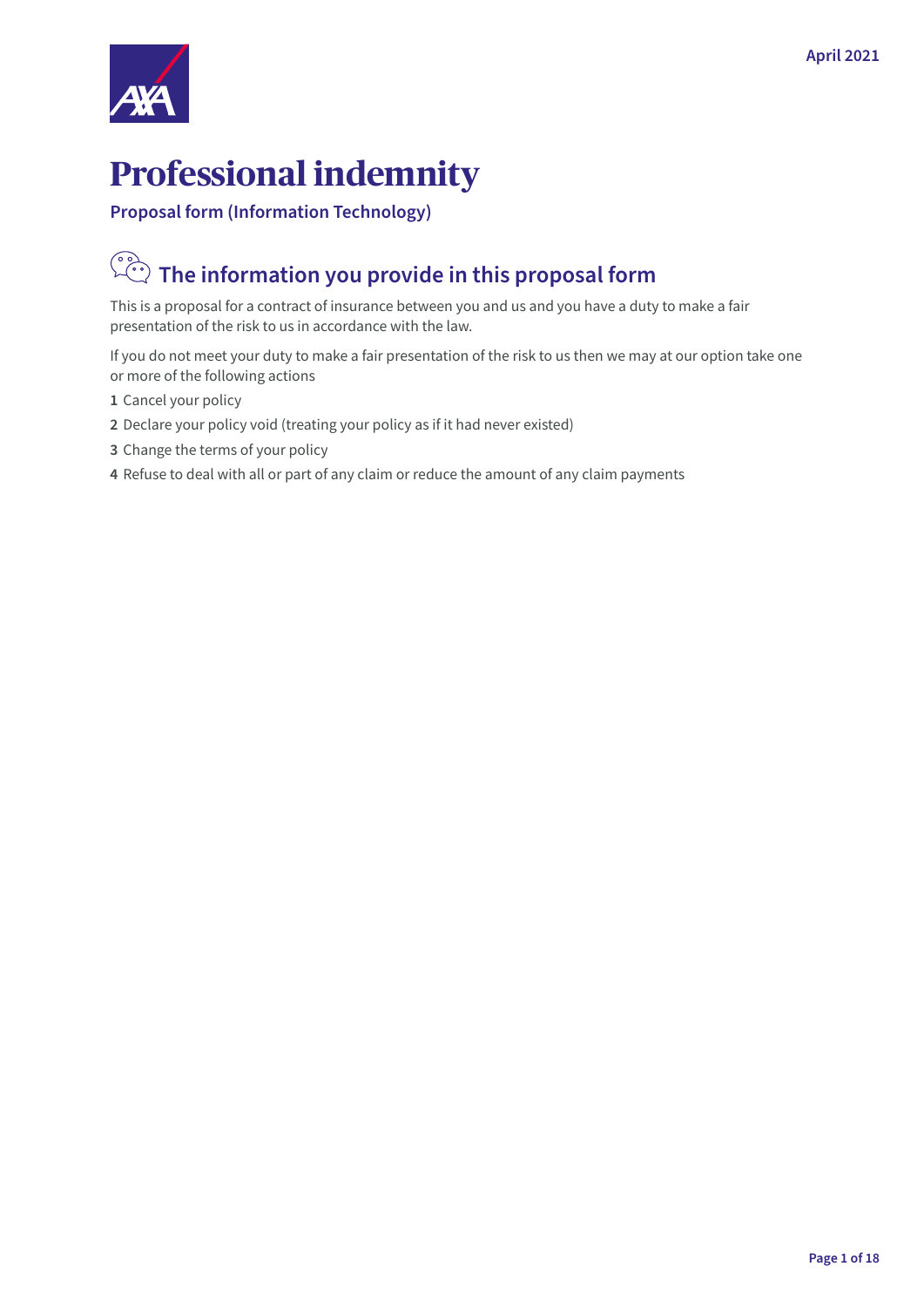**Please provide a full answer to every question. Please ensure that all answers are typewritten or printed in block letters within the spaces provided. A principal of the practice must sign and date this form and any separate sheets.**

| 000                                                                                                                                                                                                                                        |                                                                                                           |
|--------------------------------------------------------------------------------------------------------------------------------------------------------------------------------------------------------------------------------------------|-----------------------------------------------------------------------------------------------------------|
| 1 Your details                                                                                                                                                                                                                             |                                                                                                           |
| 1.1 Company/Firm's name                                                                                                                                                                                                                    |                                                                                                           |
| Any additional businesses or trading<br>styles for which you require cover?                                                                                                                                                                |                                                                                                           |
| <b>Main office address</b>                                                                                                                                                                                                                 |                                                                                                           |
|                                                                                                                                                                                                                                            | <b>Postcode</b>                                                                                           |
| <b>Telephone number</b>                                                                                                                                                                                                                    |                                                                                                           |
| <b>Contact email address</b>                                                                                                                                                                                                               |                                                                                                           |
| Website                                                                                                                                                                                                                                    |                                                                                                           |
| <b>State number of branch offices</b>                                                                                                                                                                                                      | Please list on a separate sheet all branch offices including addresses for<br>which you are seeking cover |
| Date business established                                                                                                                                                                                                                  |                                                                                                           |
| 1.2 Is cover required for anything<br>other than work undertaken by the<br>above firm(s)? This may include a<br>predecessor in business or liability<br>of one of your partners or principals<br>relating to work undertaken<br>elsewhere. | No<br>Yes<br>If 'Yes', please provide details:                                                            |
| Are all businesses for which cover<br>is required domiciled in the UK?                                                                                                                                                                     | Yes<br>No                                                                                                 |
|                                                                                                                                                                                                                                            | If 'No', please provide details:                                                                          |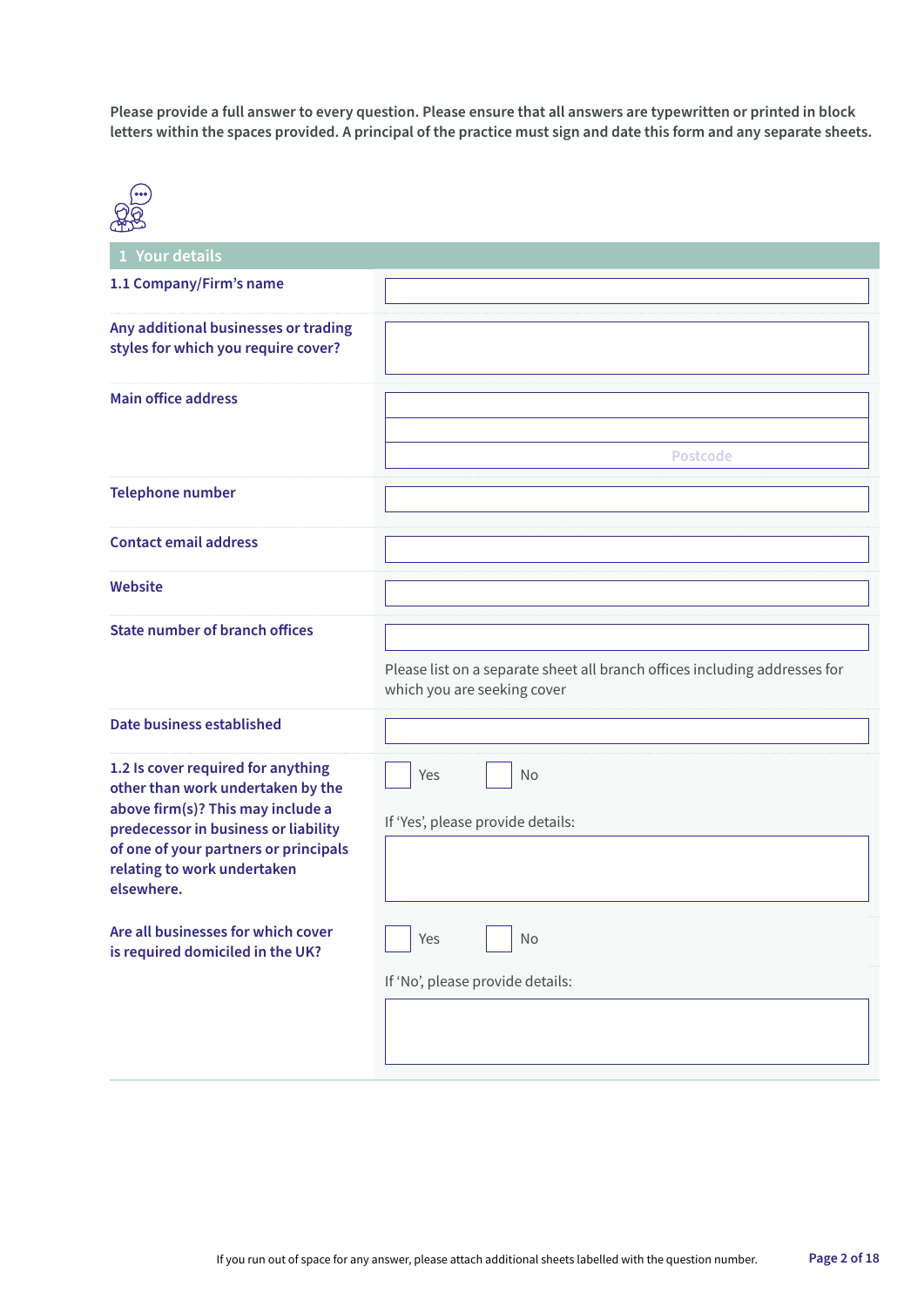**2 Your business**

| 2.1 Please list below details of the partners/directors/members/proprietors of the business |               |                |          |                                                                                       |
|---------------------------------------------------------------------------------------------|---------------|----------------|----------|---------------------------------------------------------------------------------------|
| Name                                                                                        | Date of birth | Qualifications | Years in | How long as<br>industry partner/director/<br>proprietors/<br>member of the<br>firm(s) |
|                                                                                             |               |                |          |                                                                                       |
|                                                                                             |               |                |          |                                                                                       |
|                                                                                             |               |                |          |                                                                                       |
|                                                                                             |               |                |          |                                                                                       |
|                                                                                             |               |                |          |                                                                                       |
|                                                                                             |               |                |          |                                                                                       |

| <b>Staff</b>                                                                                                                                                         |  |
|----------------------------------------------------------------------------------------------------------------------------------------------------------------------|--|
| 3.1 Please advise total number of<br>staff excluding partners, directors,<br>members, proprietors:                                                                   |  |
| 3.2 Please advise number of staff who<br>have 5 or more years experience in the<br>business undertaken                                                               |  |
| 3.3 All others                                                                                                                                                       |  |
| <b>Sole practitioners only</b>                                                                                                                                       |  |
| 3.4 What arrangements do you make<br>when you are unable to attend your<br>business (e.g. holidays, sickness, etc)?                                                  |  |
| 3.5 If the business or any partner/<br>director/member/proprietor is a<br>member of any professional institute,<br>association or similar, please provide<br>details |  |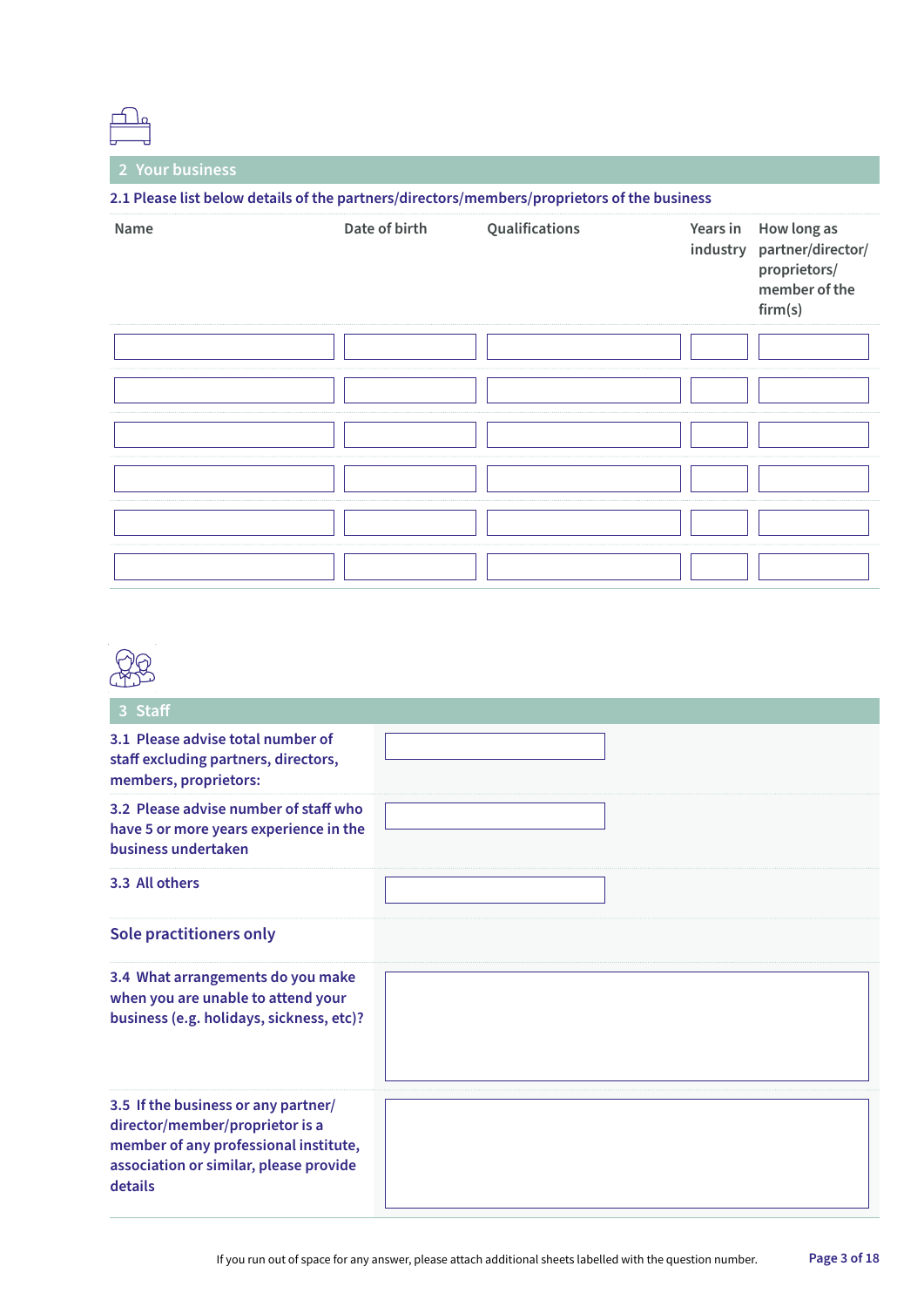

| 4 Sub-contractors                                                                                                                                 |     |    |
|---------------------------------------------------------------------------------------------------------------------------------------------------|-----|----|
| 4.1 Do you engage or intend engaging<br>in the future any external<br>sub-consultants/sub-contractors?                                            | Yes | No |
| 4.2 If Yes to 4.1                                                                                                                                 |     |    |
| 4.2.1 What vetting procedures do you<br>use when selecting sub-consultants/<br>sub-contractors?                                                   |     |    |
| 4.2.2 What controls do you have in<br>place to monitor/check the quality and<br>accuracy of work performed by<br>sub-consultants/sub-contractors? |     |    |
| 4.2.3 What percentage of your annual<br>fee income/turnover is paid to<br>sub-consultants/sub-contractors?                                        |     |    |
| 4.2.4 Do you ensure all sub-<br>consultants/sub-contractors effect<br>and maintain their own professional<br>indemnity insurance?                 | Yes | No |
| 4.2.5 If Yes to 4.2.4, what minimum<br>limit of indemnity do you require<br>sub-consultants/sub-contractors to<br>effect and maintain?            |     |    |

| <b>E</b><br>lπl                                                                                                                                                                                                                                                         |     |    |
|-------------------------------------------------------------------------------------------------------------------------------------------------------------------------------------------------------------------------------------------------------------------------|-----|----|
| 5 Associated companies<br>5.1 Does the company/firm or any<br>partner/director/member act on behalf<br>of or undertake work for any other<br>firm, company or organisation in which<br>the company/firm or any partner/<br>director/member has a financial<br>interest? | Yes | No |
| 5.2 Does any other firm, company or<br>organisation have a financial interest<br>in the company/firm?                                                                                                                                                                   | Yes | No |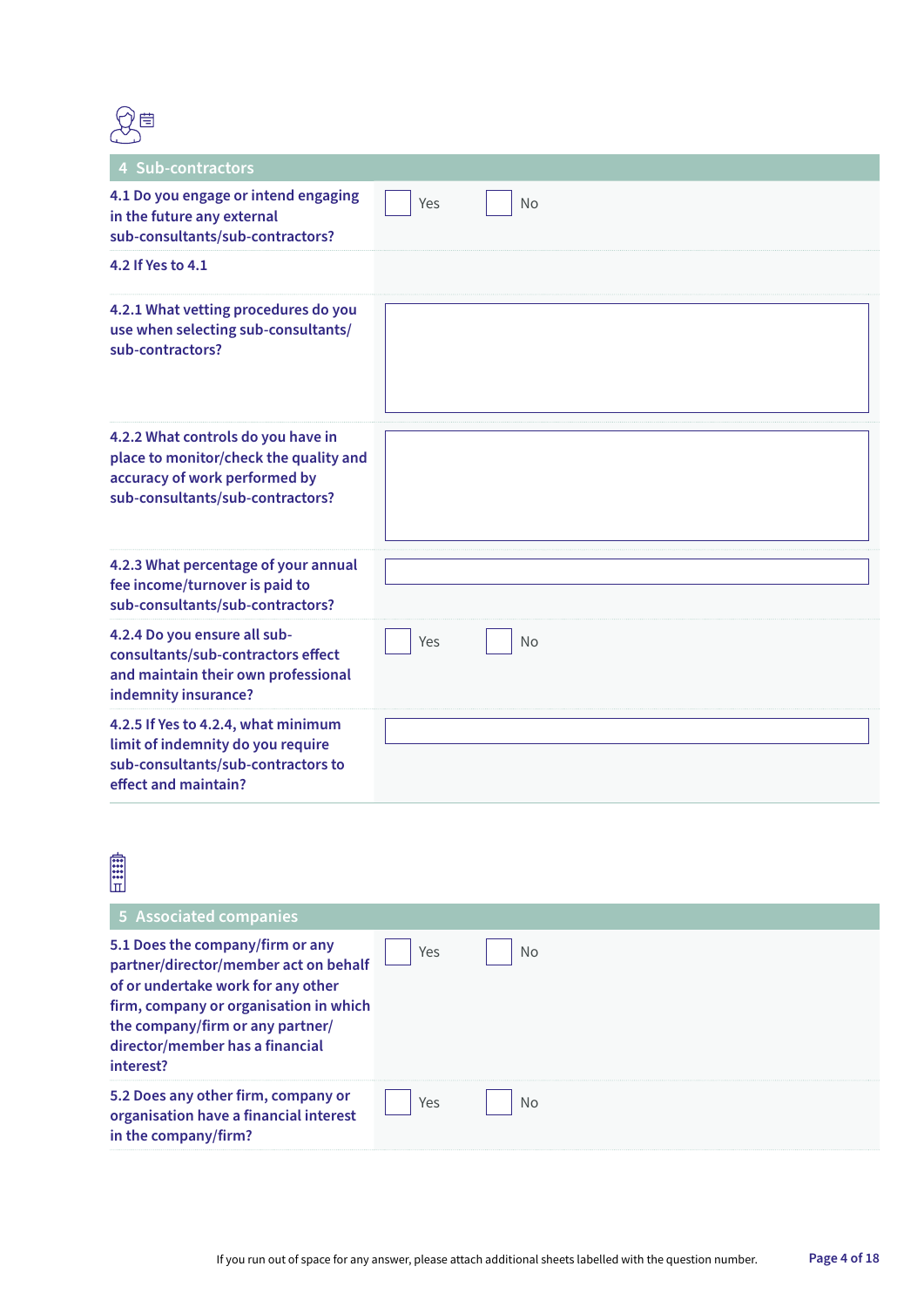| 5 Associated companies continued                                                                                             |                                                                                                                             |
|------------------------------------------------------------------------------------------------------------------------------|-----------------------------------------------------------------------------------------------------------------------------|
| 5.3 Is cover required under this<br>insurance for this work?                                                                 | Yes<br>No                                                                                                                   |
|                                                                                                                              | If 'Yes' to 5.1, 5.2, or 5.3 give details of work carried out for and fees earned<br>from the company/firm or organisation. |
|                                                                                                                              |                                                                                                                             |
| 5.4 Do you operate under any formal<br>terms of engagement with the<br>company/firm/organisation in 5.1 or<br>5.2 above?     | Yes<br>No                                                                                                                   |
| 5.5 If you do not use any formal terms<br>of engagement, please provide details<br>of the arrangements you operate<br>under. |                                                                                                                             |

 $\begin{tabular}{|c|c|} \hline \quad \quad & \quad \quad & \quad \quad \\ \hline \quad \quad & \quad \quad & \quad \quad \\ \hline \quad \quad & \quad \quad & \quad \quad \\ \hline \end{tabular}$ 

| 6 The business/work undertaken                                                                                                                                                                                |  |
|---------------------------------------------------------------------------------------------------------------------------------------------------------------------------------------------------------------|--|
| 6.1 Please provide full details of<br>your business activities and of any<br>intended changes to these. If you have<br>a company brochure detailing your<br>activities or services, please provide a<br>copy. |  |

| 7 Your contracts                                                                                                                                           |                  |
|------------------------------------------------------------------------------------------------------------------------------------------------------------|------------------|
| 7.1 Do you only undertake work<br>under your own standard terms of<br>engagement/contract conditions for<br>every project, always signed by the<br>client? | <b>No</b><br>Yes |
| 7.2 If No to 7.1, please explain what<br>arrangements are in place.                                                                                        |                  |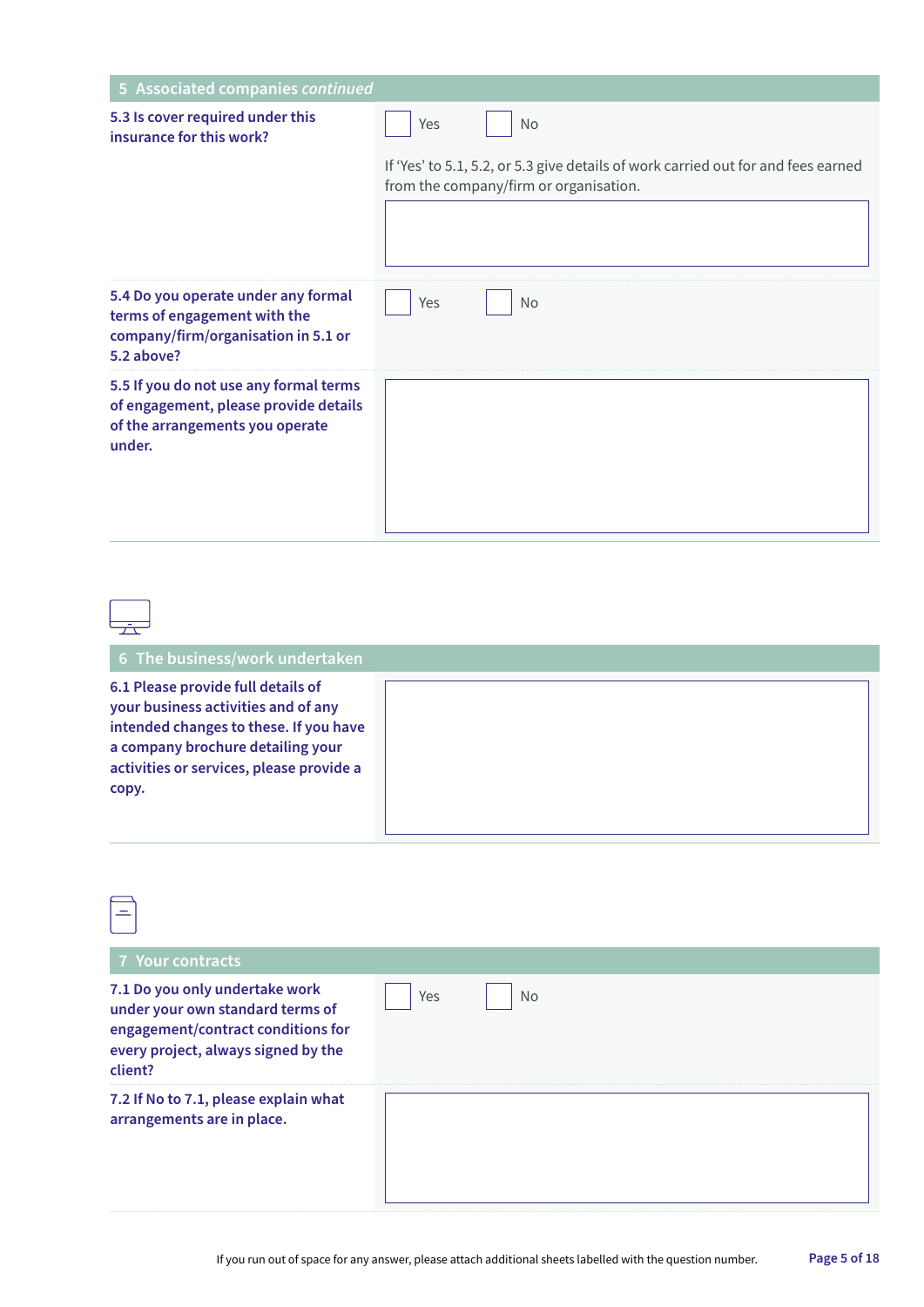| 7 Your contracts continued                                                                                           |     |           |  |
|----------------------------------------------------------------------------------------------------------------------|-----|-----------|--|
| 7.3 If Yes to 7.1, do your standard<br>terms of engagement/contract<br>conditions always:                            |     |           |  |
| 7.3.1 exclude liability for<br>consequential loss and special or<br>liquidated damages?                              | Yes | <b>No</b> |  |
| 7.3.2 limit your liability to an amount<br>not more than the value of the<br>contract to you?                        | Yes | <b>No</b> |  |
| 7.3.3 state you are required to perform<br>your services to a standard no greater<br>than reasonable skill and care? | Yes | <b>No</b> |  |
| 7.3.4 ensure that any changes to the<br>scope of your work must be agreed in<br>writing?                             | Yes | <b>No</b> |  |
| 7.4 If you have answered No to any of<br>7.3.1 to 7.3.4, please explain:                                             |     |           |  |



#### **8 Financial information**

#### **8.1 State your income received for the following years**

|                                                                                              | Current<br>year income | Last completed<br>year income | <b>Previous</b><br>year income |
|----------------------------------------------------------------------------------------------|------------------------|-------------------------------|--------------------------------|
| UK Law contracts                                                                             |                        |                               |                                |
| <b>EU Law contracts</b>                                                                      |                        |                               |                                |
| US Law contracts                                                                             |                        |                               |                                |
| Other law contracts                                                                          |                        |                               |                                |
| <b>Total Gross Fee/turnover</b>                                                              | 0.00                   | 0.00                          | 0.00                           |
| 8.2 Within the past three years what is<br>the approximate average fee you have<br>received? | £                      |                               |                                |
| 8.3 Within the past three years what is<br>the largest fee you have received?                | $\pounds$              |                               |                                |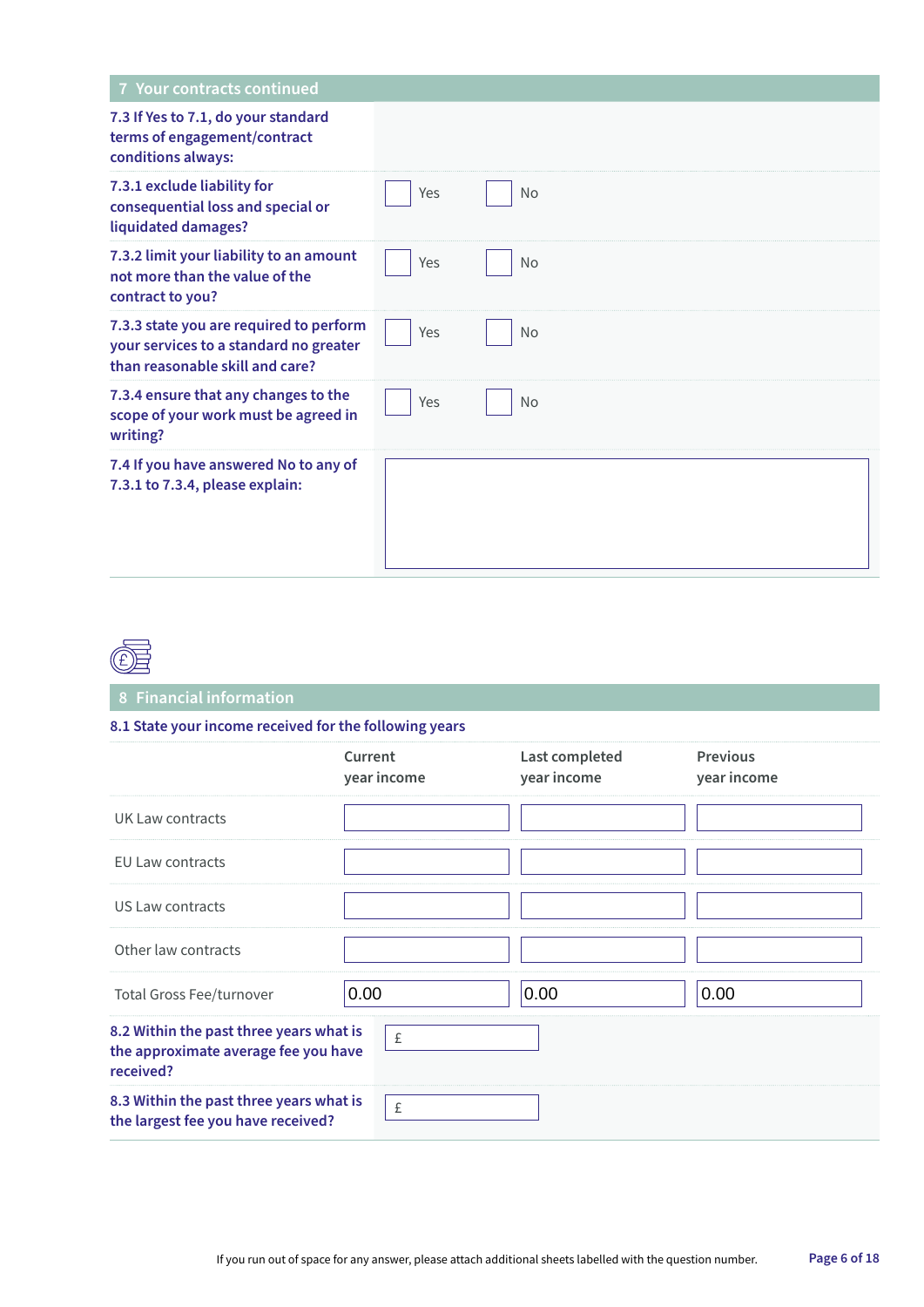

**9 Activities**

**9.1 Please state the percentage of your total fee income/turnover derived from each of the following categories in the last completed financial year:**

| IT Hardware - installation only                                       | $\frac{0}{0}$ |
|-----------------------------------------------------------------------|---------------|
| IT Hardware - maintenance only                                        | $\frac{0}{0}$ |
| IT Hardware - supply of own-manufactured hardware                     | $\frac{0}{0}$ |
| IT Hardware - supply of third party-manufactured<br>hardware          | $\frac{0}{0}$ |
| IT consultancy                                                        | 0/0           |
| Data processing                                                       | $\frac{0}{0}$ |
| Domain name registration and renewal                                  | $\frac{0}{0}$ |
| Outsourcing and facilities management consultancy                     | $\frac{0}{0}$ |
| Provision of outsourced or managed services                           | $\frac{0}{0}$ |
| Provision of IT contract staff                                        | $\frac{0}{0}$ |
| IT Project management                                                 | $\frac{0}{0}$ |
| IT training                                                           | 0/0           |
| Web design                                                            | $\frac{0}{0}$ |
| Web hosting                                                           | 0/0           |
| Software installation (incl. configuration but not<br>code changes)   | $\frac{0}{0}$ |
| Software maintenance                                                  | $\frac{0}{0}$ |
| Supply of own bespoke or customisable software                        | $\frac{0}{0}$ |
| Supply of own 'shrink-wrapped' software<br>(not bespoke/customisable) | 0/0           |
| Supply of third party produced 'shrink-wrapped'<br>software           | $\frac{0}{0}$ |
| Telecommunications/networks                                           | $\frac{0}{0}$ |
| Other                                                                 | $\frac{0}{0}$ |

#### **9.2 If you have declared income in 'Other', please provide details:**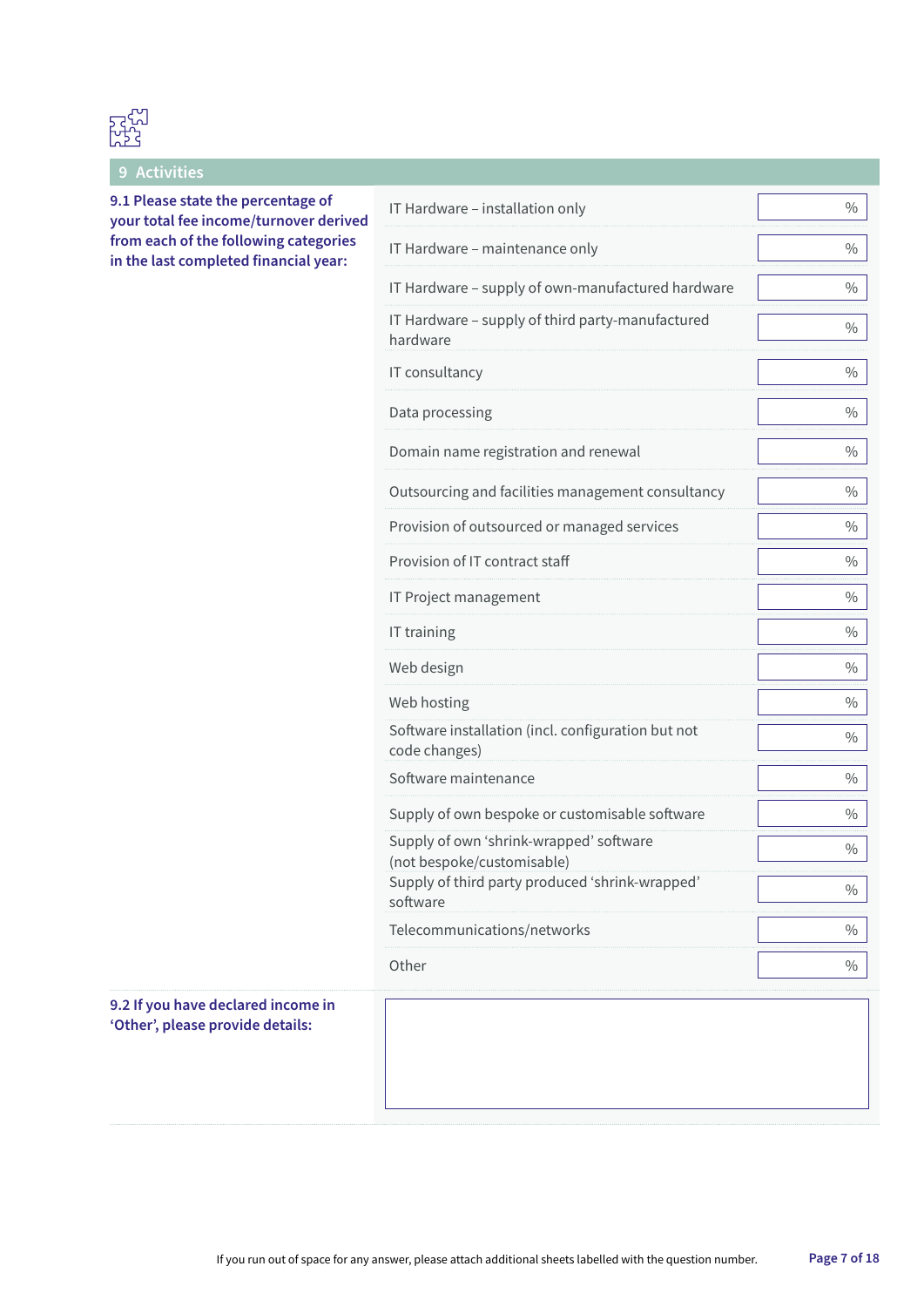**9.3 Have you ever performed any work in connection with any of the following:**

Percentage of your income derived from this activity in the last completed financial year

| Search engines                                                                    | Yes | No        | $\frac{0}{0}$ |
|-----------------------------------------------------------------------------------|-----|-----------|---------------|
| Online auction sites                                                              | Yes | No        | $\%$          |
| Gambling, lotteries or similar                                                    | Yes | No        | $\%$          |
| Benchmarking or modelling<br>software                                             | Yes | No        | $\%$          |
| Process control software                                                          | Yes | <b>No</b> | $\frac{0}{0}$ |
| Services performed for the NHS/<br>under NPfIT/Connecting for Health<br>contracts | Yes | No        | $\%$          |
| Content provider/aggregator for<br>websites or mobile phones                      | Yes | No        | $\frac{0}{0}$ |
| Payment processing                                                                | Yes | <b>No</b> | $\frac{0}{0}$ |
| Hardware design or hardware<br>manufacture                                        | Yes | No        | $\frac{0}{0}$ |
|                                                                                   |     |           |               |
| 100% reseller of software/hardware                                                | Yes | No        | $\frac{0}{0}$ |
| Business process outsourcing<br>(other than help desk services)                   | Yes | No        | $\%$          |
| Cad/Cam software design                                                           | Yes | No        | $\frac{0}{0}$ |
| Enterprise resource planning (ERP)                                                | Yes | No        | $\frac{0}{0}$ |
| Games development using third-<br>party intellectual property                     | Yes | No        | $\frac{0}{0}$ |
| Health or medical diagnostic<br>hardware/software                                 | Yes | No        | $\frac{0}{0}$ |
| Health or medical information or<br>data services                                 | Yes | No        | $\frac{0}{0}$ |
| Internet Service Provider                                                         | Yes | No        | $\%$          |
| Managed services                                                                  | Yes | <b>No</b> | $\%$          |
| Mission critical/live trading software                                            | Yes | No        | $\%$          |
| Financial trading/banking software                                                | Yes | No        | $\%$          |
| Defence/military/aerospace<br>technology                                          | Yes | No        | $\%$          |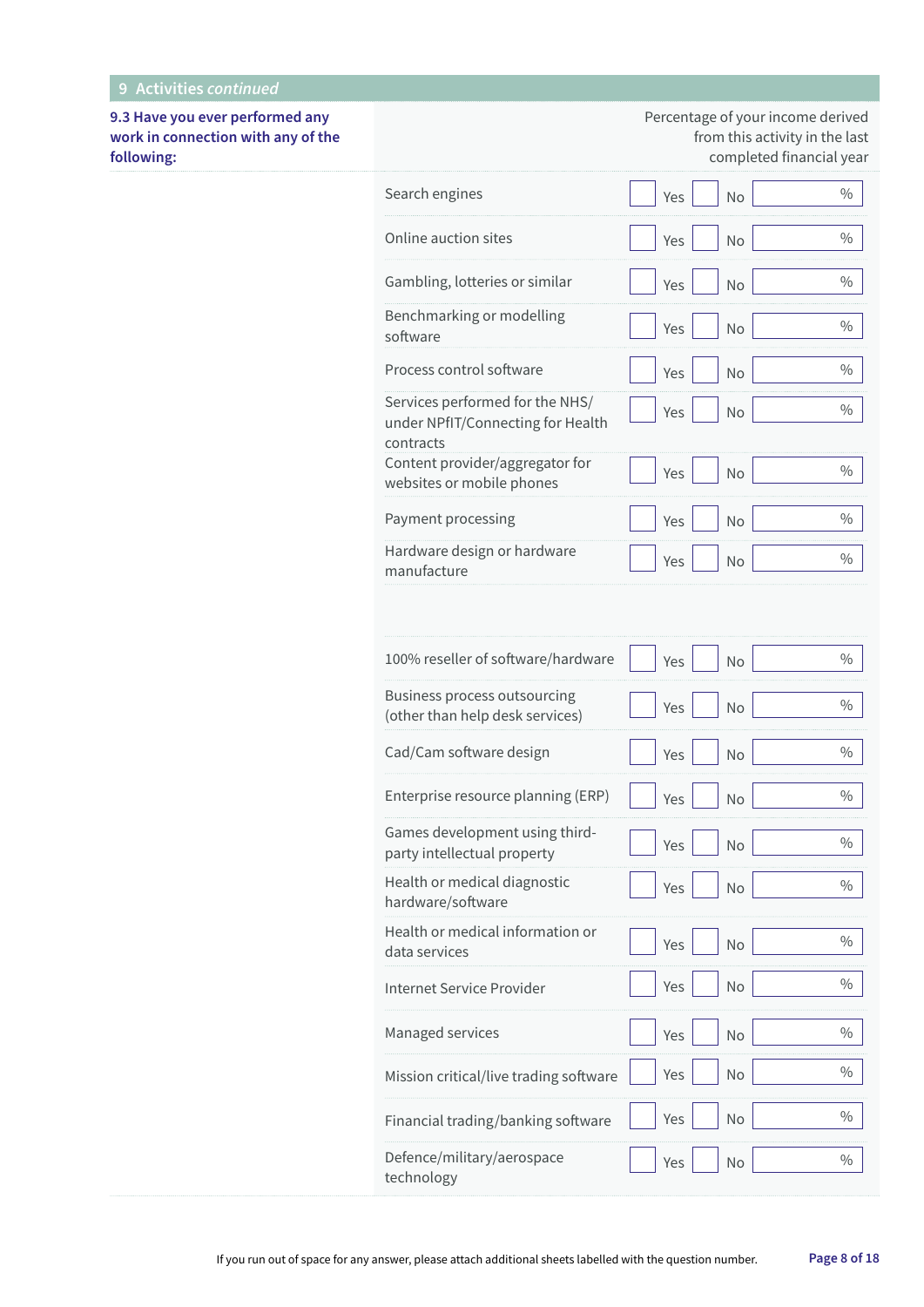| 9 Activities continued                                                                        |                                  |               |
|-----------------------------------------------------------------------------------------------|----------------------------------|---------------|
| 9.4 Please provide a breakdown of<br>your business between the following<br>industry sectors: | Agriculture/forestry/fishing     | $\frac{0}{0}$ |
|                                                                                               | Manufacturing                    | $\%$          |
|                                                                                               | Oil/gas/electricity/water        | $\%$          |
|                                                                                               | Construction/engineering         | $\%$          |
|                                                                                               | Wholesale/retail                 | $\frac{0}{0}$ |
|                                                                                               | Rail/marine/automotive/aerospace | $\%$          |
|                                                                                               | Accommodation/food services      | $\%$          |
|                                                                                               | Finance/insurance                | $\frac{0}{0}$ |
|                                                                                               | Information/communication        | $\frac{0}{0}$ |
|                                                                                               | Real estate                      | $\%$          |
|                                                                                               | Government/public administration | $\frac{0}{0}$ |
|                                                                                               | Education                        | $\%$          |
|                                                                                               | Healthcare/medical               | $\%$          |
|                                                                                               | Other                            | $\frac{0}{0}$ |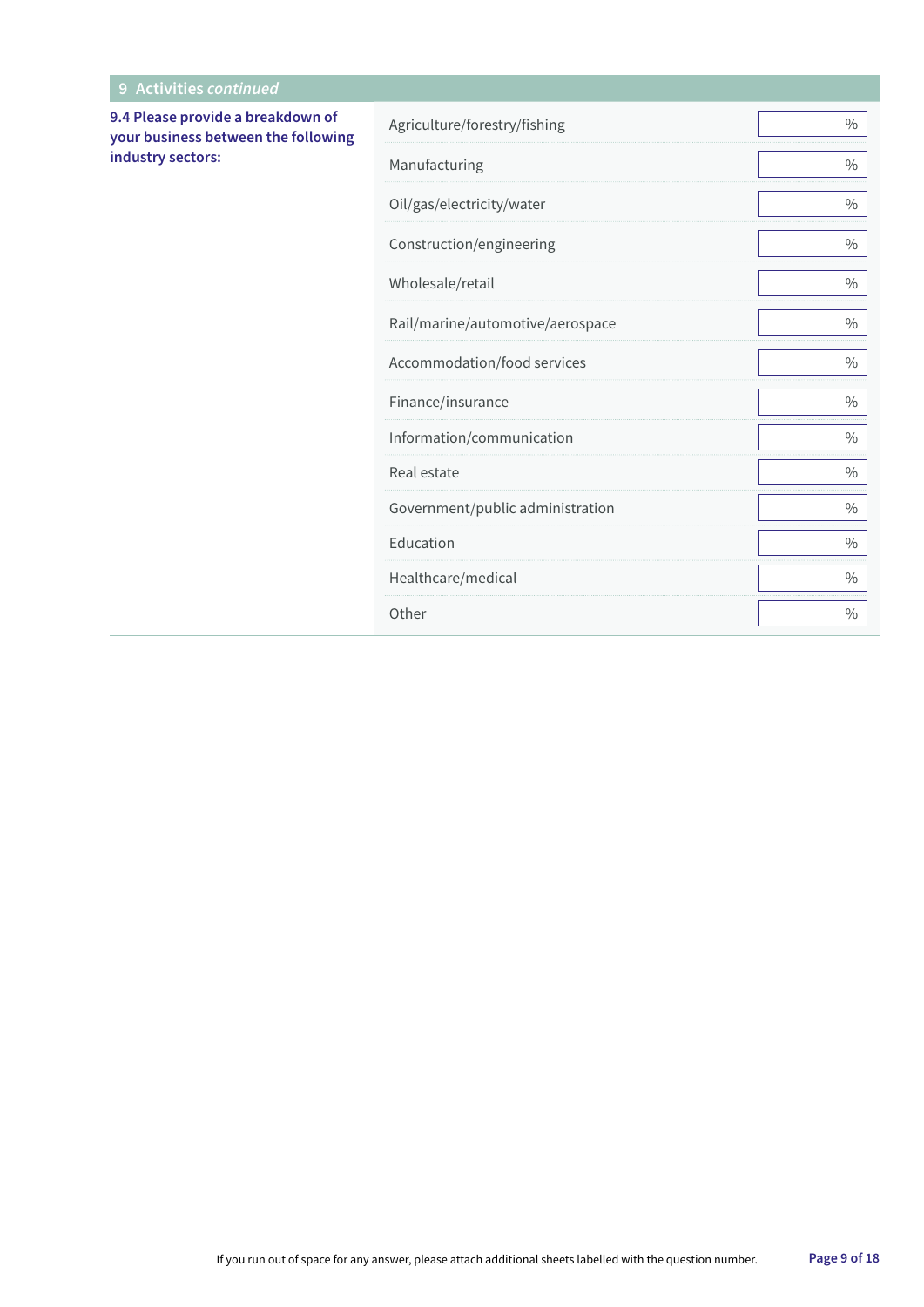

#### **10 Past and current contracts**

#### **10.1 Please provide details of your five largest projects (in terms of total contract value, not just income to you) undertaken in the last five years:**

#### **Project 1**

| <b>Start date and completion date</b> |  |
|---------------------------------------|--|
| Name of client                        |  |
| Name and nature of project            |  |
| <b>Total contract value</b>           |  |
| <b>Your fee</b>                       |  |
| <b>Description of your activities</b> |  |

#### **Project 2**

#### **Project 3**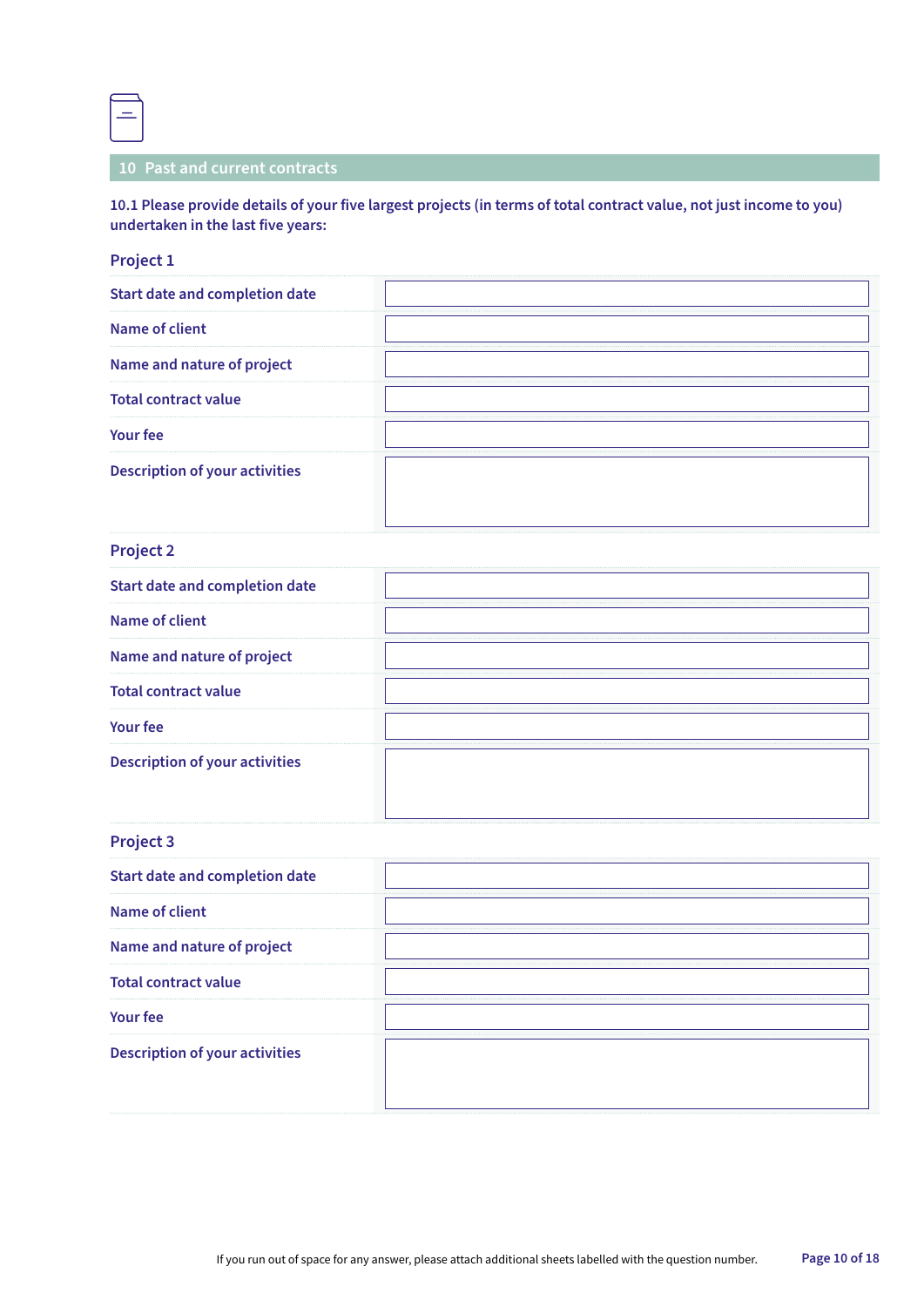#### **10 Past and current contracts** *continued*

| <b>Project 4</b> |  |
|------------------|--|
|------------------|--|

| <b>Project 5</b>                      |  |
|---------------------------------------|--|
| <b>Start date and completion date</b> |  |
| Name of client                        |  |
| Name and nature of project            |  |
| <b>Total contract value</b>           |  |
| <b>Your fee</b>                       |  |
| <b>Description of your activities</b> |  |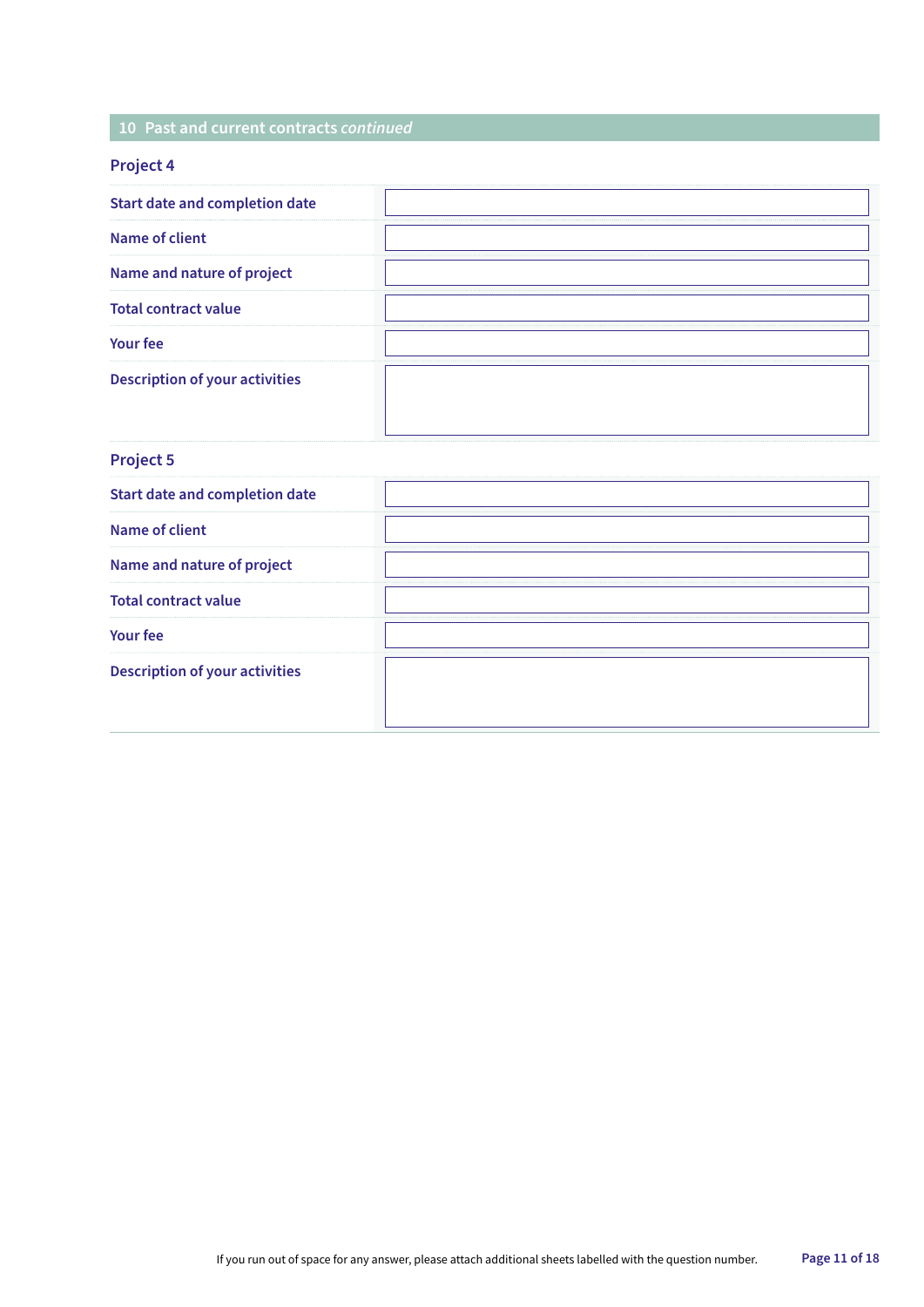**11 Future contracts**

**11.1 Please provide details of the three largest projects (in terms of total contract value) expected to commence in the next 12 months:**

#### **Project 1**

 $\equiv$ 

| <b>Expected start date and completion date</b> |  |
|------------------------------------------------|--|
| Name of client                                 |  |
| Name and nature of project                     |  |
| <b>Total contract value</b>                    |  |
| <b>Your fee</b>                                |  |
| <b>Description of your activities</b>          |  |

#### **Project 2**

| <b>Expected start date and completion date</b> |  |
|------------------------------------------------|--|
| Name of client                                 |  |
| Name and nature of project                     |  |
| <b>Total contract value</b>                    |  |
| <b>Your fee</b>                                |  |
| <b>Description of your activities</b>          |  |

#### **Project 3**

| <b>Expected start date and completion date</b> |  |
|------------------------------------------------|--|
| Name of client                                 |  |
| Name and nature of project                     |  |
| <b>Total contract value</b>                    |  |
| <b>Your fee</b>                                |  |
| <b>Description of your activities</b>          |  |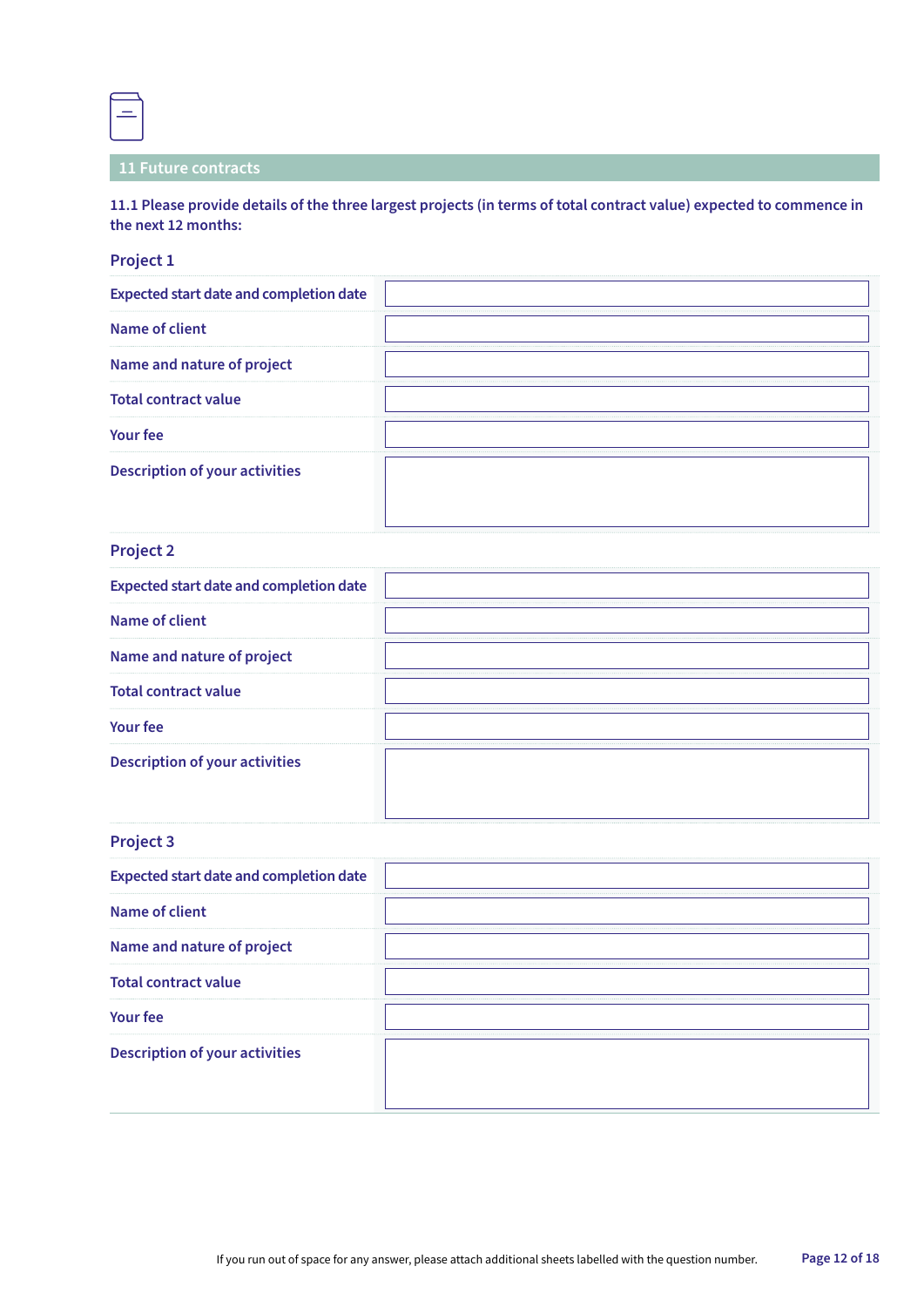| 12 Risk management                                                                                                                                                                                                                                                  |                               |                                                          |
|---------------------------------------------------------------------------------------------------------------------------------------------------------------------------------------------------------------------------------------------------------------------|-------------------------------|----------------------------------------------------------|
| 12.1 Do you operate any internal<br>quality assurance systems?                                                                                                                                                                                                      | Yes                           | No                                                       |
|                                                                                                                                                                                                                                                                     | If 'Yes', please give details |                                                          |
|                                                                                                                                                                                                                                                                     |                               |                                                          |
| 12.2 Do you always obtain satisfactory<br>written references direct from<br>former employers for the three years<br>immediately preceding the engagement<br>of any employee, director, partner,<br>member or principal responsible for<br>money, accounts or goods? | Yes                           | No                                                       |
| 12.3 Do all cheques drawn for more<br>than £25,000 require two signatures?                                                                                                                                                                                          | Yes                           | No                                                       |
| 12.4 Is cash in hand and petty cash<br>checked independently of the                                                                                                                                                                                                 | Yes                           | No                                                       |
| employees responsible?                                                                                                                                                                                                                                              | At least monthly?             |                                                          |
|                                                                                                                                                                                                                                                                     | Yes                           | No                                                       |
|                                                                                                                                                                                                                                                                     |                               | Additionally, without warning at least every six months? |
|                                                                                                                                                                                                                                                                     | Yes                           | <b>No</b>                                                |
| 12.5 Are bank statements, receipts,<br>counterfoils and supporting documents<br>checked at least monthly against the<br>cash book entries independently of the<br>employees making cash book entries or<br>paying into the bank?                                    | Yes                           | No                                                       |
| 12.6 Are your annual accounts prepared<br>and/or certified by an independent<br>accountant or auditor?                                                                                                                                                              | Yes                           | No                                                       |
| 12.7 Can you confirm that the<br>responsibilities for authorisation of<br>financial transactions, processing<br>of transactions and completing<br>transactions will be carried out by<br>separate employees/principals/<br>directors/members?                       | Yes                           | No                                                       |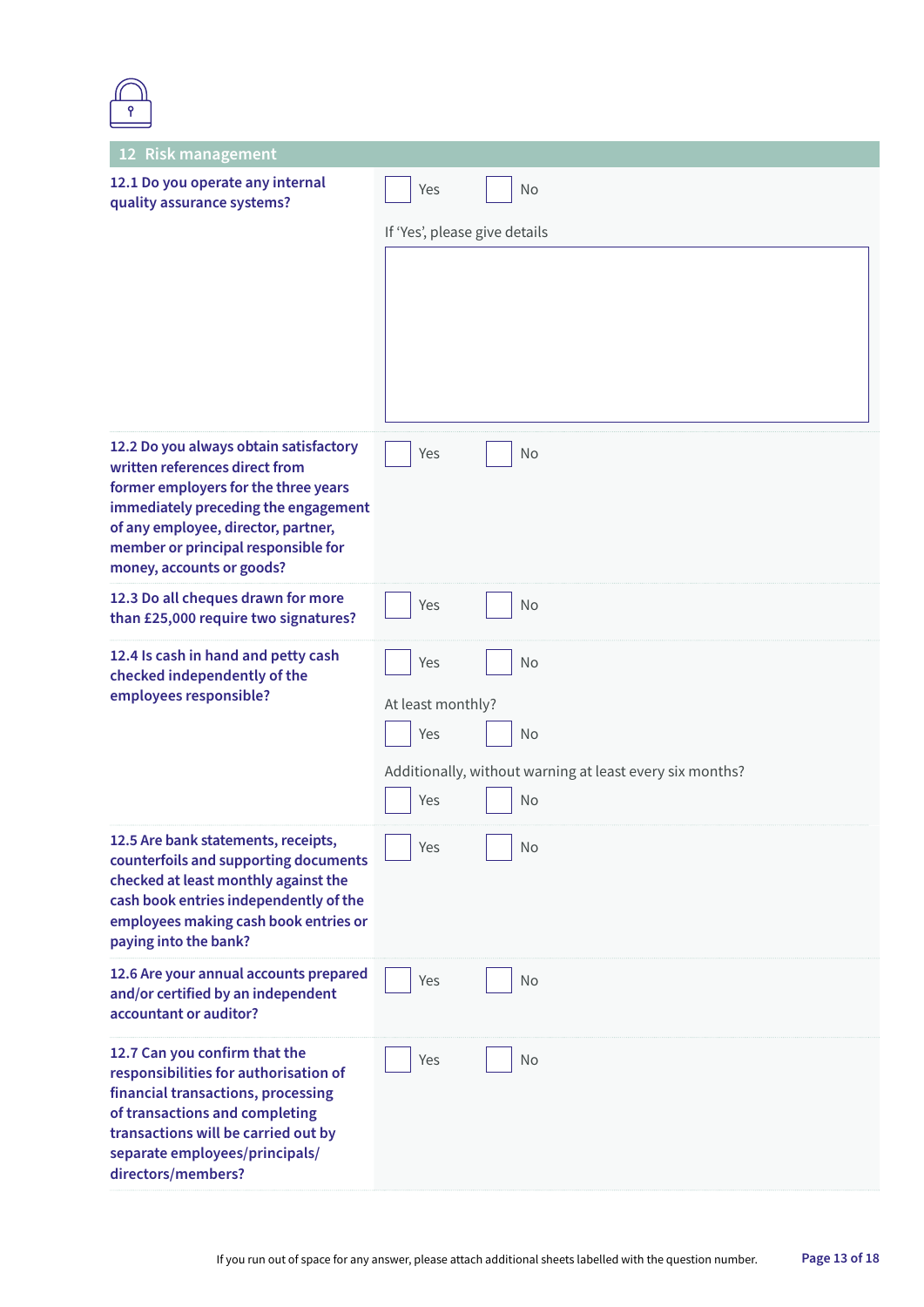| -                               |  |
|---------------------------------|--|
| <b>Service State</b><br>l<br>__ |  |
|                                 |  |

| <b>Claims and circumstances</b><br><b>13</b>                                                                                                                                                                                                                                                                 |                                                                                                                                                                                                                              |
|--------------------------------------------------------------------------------------------------------------------------------------------------------------------------------------------------------------------------------------------------------------------------------------------------------------|------------------------------------------------------------------------------------------------------------------------------------------------------------------------------------------------------------------------------|
| 13.1 Has the company/firm suffered<br>any loss or identified any potential<br>loss through fraud or dishonesty of<br>any employee, director, members or<br>principal?                                                                                                                                        | No<br>Yes<br>If 'Yes', give full details including amounts involved.                                                                                                                                                         |
| 13.2 Have any claims in respect<br>of liabilities to be covered by the<br>proposed insurance (successful or<br>otherwise) ever been made against the<br>company/firm or its present and/or<br>past partners, directors, members?                                                                             | No<br>Yes<br>If 'Yes', give full details including date of claim, nature of claim and<br>amounts paid (including any excess paid by you and all amounts paid by<br>insurers to investigate, defend and/or settle each claim) |
| 13.3 Have all claims been notified to<br><b>Insurers?</b>                                                                                                                                                                                                                                                    | Yes<br>No                                                                                                                                                                                                                    |
| 13.4 Are any of the partners, directors<br>or members or employees after<br>enquiry, aware of any circumstances,<br>allegations or incidents which may give<br>rise to a claim against the firm(s) or its<br>predecessors in business, or any of its<br>present or former partners, directors or<br>members? | No<br>Yes<br>If 'Yes', please provide details.                                                                                                                                                                               |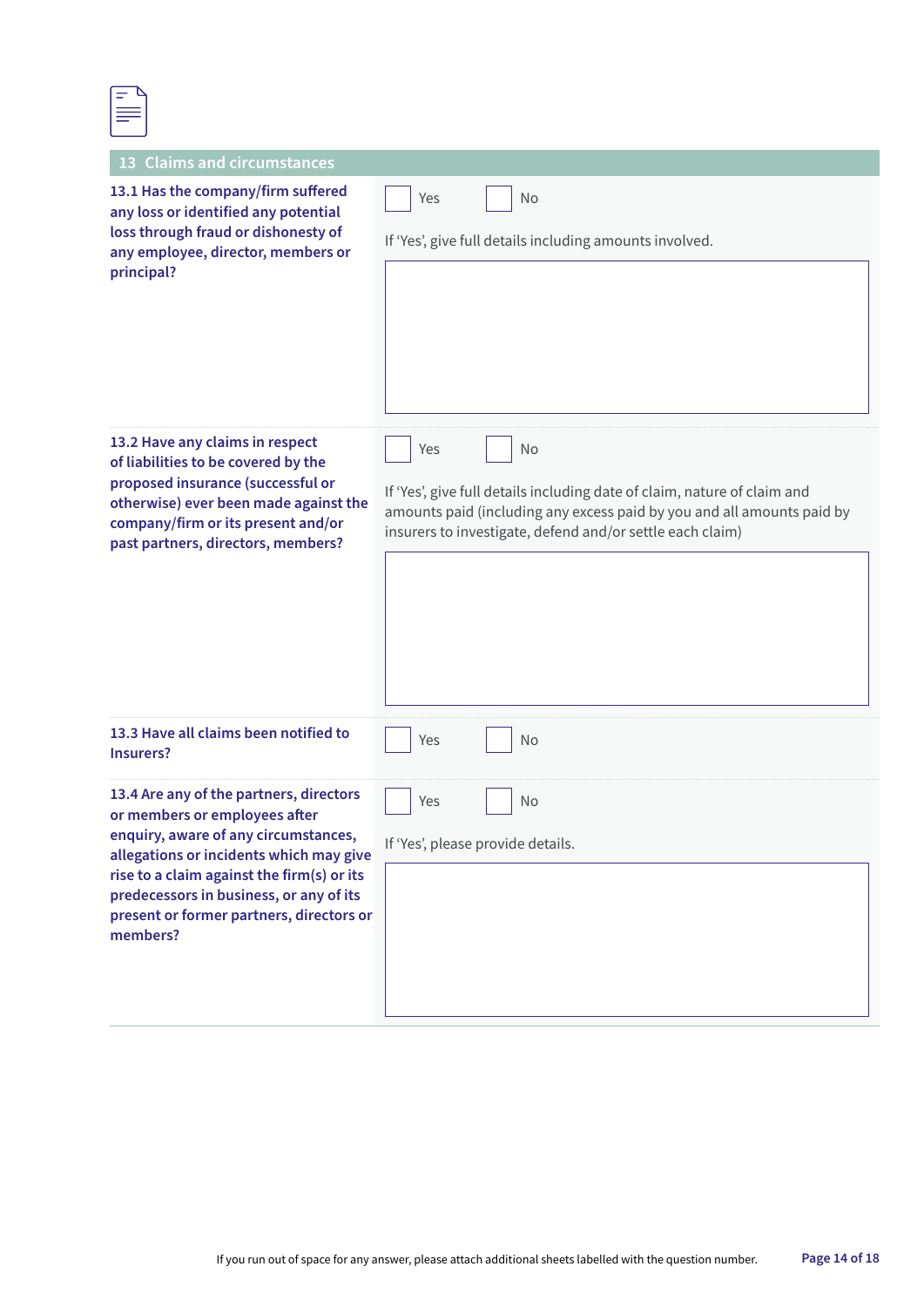

| <b>14 Current insurance</b>                                                                                                    |                                                      |  |
|--------------------------------------------------------------------------------------------------------------------------------|------------------------------------------------------|--|
| 14.1 Has any proposal for Professional<br>indemnity insurance ever been<br>declined by an insurer to whom you<br>have applied? | Yes<br><b>No</b><br>If 'Yes', please provide details |  |
| 14.2 Do you currently have<br><b>Professional indemnity insurance?</b>                                                         | Yes<br>No                                            |  |
| If 'Yes', please provide details (you do not need to answer if you are already insured by AXA)                                 |                                                      |  |
|                                                                                                                                |                                                      |  |

| Renewal       | Insurer | <b>Broker</b> | Limit of indemnity $E$ any          | Excess £ | Premium £ |
|---------------|---------|---------------|-------------------------------------|----------|-----------|
| date dd/mm/yy |         |               | one claim/aggregate - please advise |          |           |
|               |         |               |                                     |          |           |

| 宁                                    |                      |          |
|--------------------------------------|----------------------|----------|
| 15 Quotation requirements            |                      |          |
| 15.1 Please advise your requirements | Limit of indemnity £ | Excess £ |
|                                      |                      |          |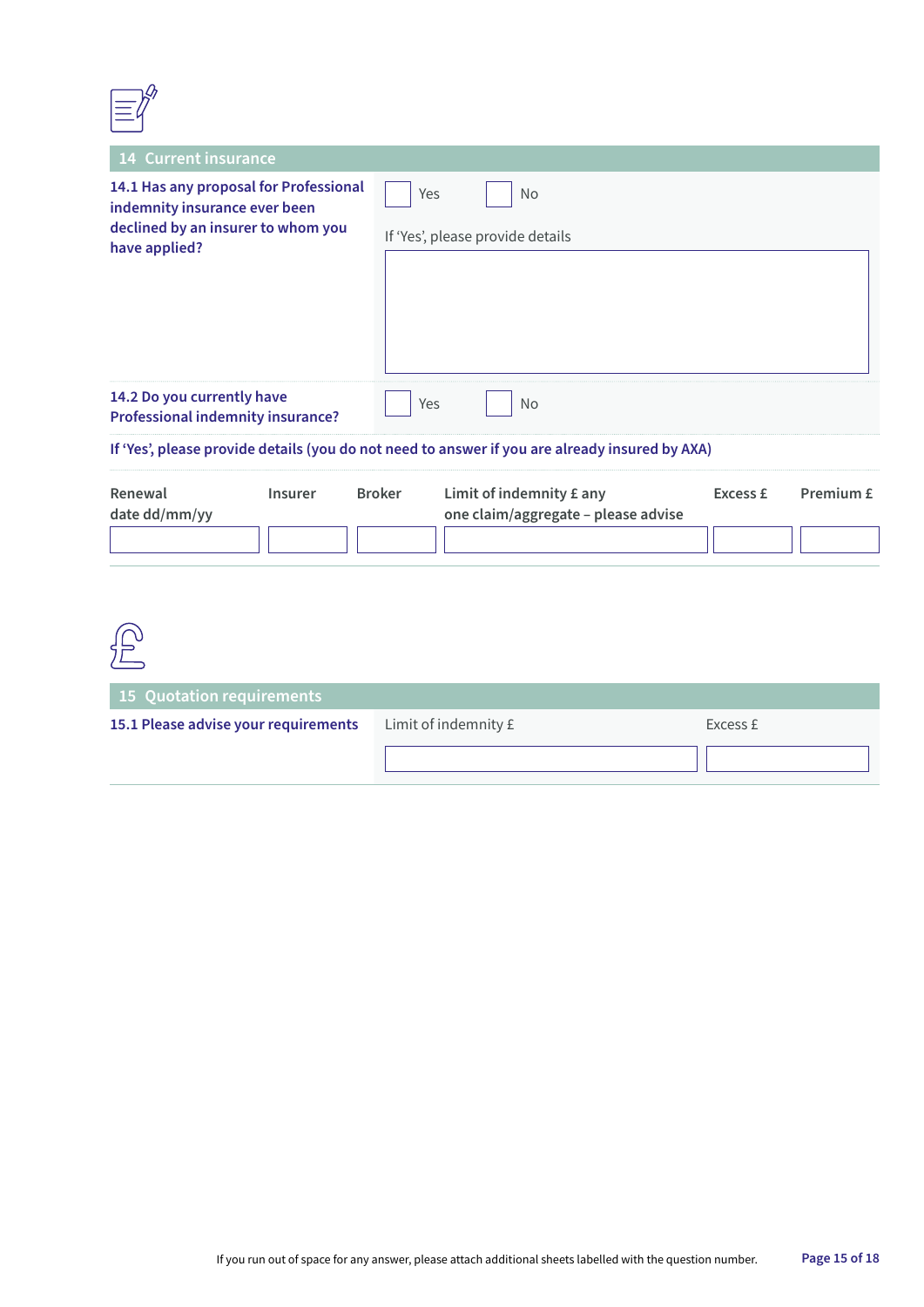

### **16 Declaration**

| 16.1 Fair presentation of risk                                                                                                                                                                                                                                                                                                                                                                                                |                                                                                                                                                                                                                                                                                                                                                                                                                                                                                                                                                                                                                                                                                                                                        |  |
|-------------------------------------------------------------------------------------------------------------------------------------------------------------------------------------------------------------------------------------------------------------------------------------------------------------------------------------------------------------------------------------------------------------------------------|----------------------------------------------------------------------------------------------------------------------------------------------------------------------------------------------------------------------------------------------------------------------------------------------------------------------------------------------------------------------------------------------------------------------------------------------------------------------------------------------------------------------------------------------------------------------------------------------------------------------------------------------------------------------------------------------------------------------------------------|--|
| In order to comply with your duty of<br>fair presentation of the risk you must<br>provide us with any information that<br>may influence us in the acceptance of<br>this risk and the terms provided. If you<br>are not sure if something is important<br>or relevant you should tell us about it.<br>Relevant information is something that<br>could affect the terms of your policy or<br>our decision to renew your policy. |                                                                                                                                                                                                                                                                                                                                                                                                                                                                                                                                                                                                                                                                                                                                        |  |
| Before signing the declaration,<br>please read the following<br><b>Data Protection Notice</b>                                                                                                                                                                                                                                                                                                                                 | AXA Insurance UK plc is part of the AXA Group of companies which takes<br>your privacy very seriously. For details of how we use the personal<br>information we collect from you and your rights please view our privacy<br>policy at www.axa.co.uk/privacy-policy.                                                                                                                                                                                                                                                                                                                                                                                                                                                                    |  |
|                                                                                                                                                                                                                                                                                                                                                                                                                               | If you do not have access to the internet please contact us and we will send<br>you a printed copy.                                                                                                                                                                                                                                                                                                                                                                                                                                                                                                                                                                                                                                    |  |
| <b>Please read this declaration</b><br>carefully and then sign below                                                                                                                                                                                                                                                                                                                                                          | • I/We confirm that the particulars given in this proposal form are a fair<br>presentation of the risk that we wish to insure<br>• I/We confirm that a reasonable search of information available to me/us<br>has been undertaken and that the particulars given in this proposal form<br>represent all relevant information known to me/us or that I/we ought to<br>be aware of<br>• I/We understand that if a fair presentation of risk has not been given then<br>this insurance may not fully protect me/us in the event of a claim<br>• I/We will tell you of any change to the details given before the start date<br>of the contract, if any variation is required during the period of insurance<br>and prior to each renewal. |  |
| <b>Signature of partner, director</b><br>or member:                                                                                                                                                                                                                                                                                                                                                                           | X                                                                                                                                                                                                                                                                                                                                                                                                                                                                                                                                                                                                                                                                                                                                      |  |
| Date:                                                                                                                                                                                                                                                                                                                                                                                                                         |                                                                                                                                                                                                                                                                                                                                                                                                                                                                                                                                                                                                                                                                                                                                        |  |
| <b>Print name:</b>                                                                                                                                                                                                                                                                                                                                                                                                            |                                                                                                                                                                                                                                                                                                                                                                                                                                                                                                                                                                                                                                                                                                                                        |  |
| <b>Position:</b>                                                                                                                                                                                                                                                                                                                                                                                                              | Please note: until we have confirmed that we have accepted this proposal,<br>you are NOT insured under this policy.                                                                                                                                                                                                                                                                                                                                                                                                                                                                                                                                                                                                                    |  |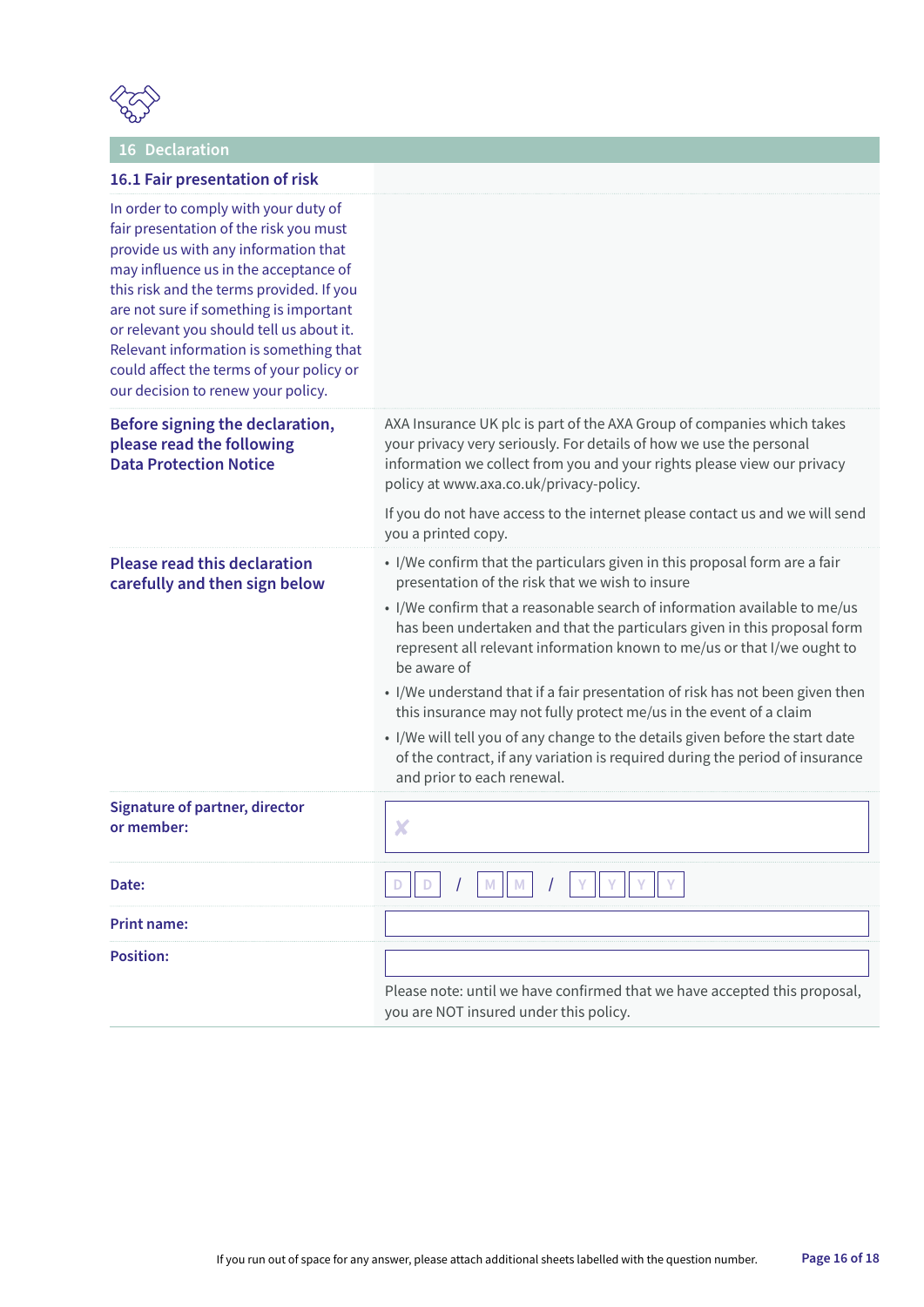

**Additional notes**